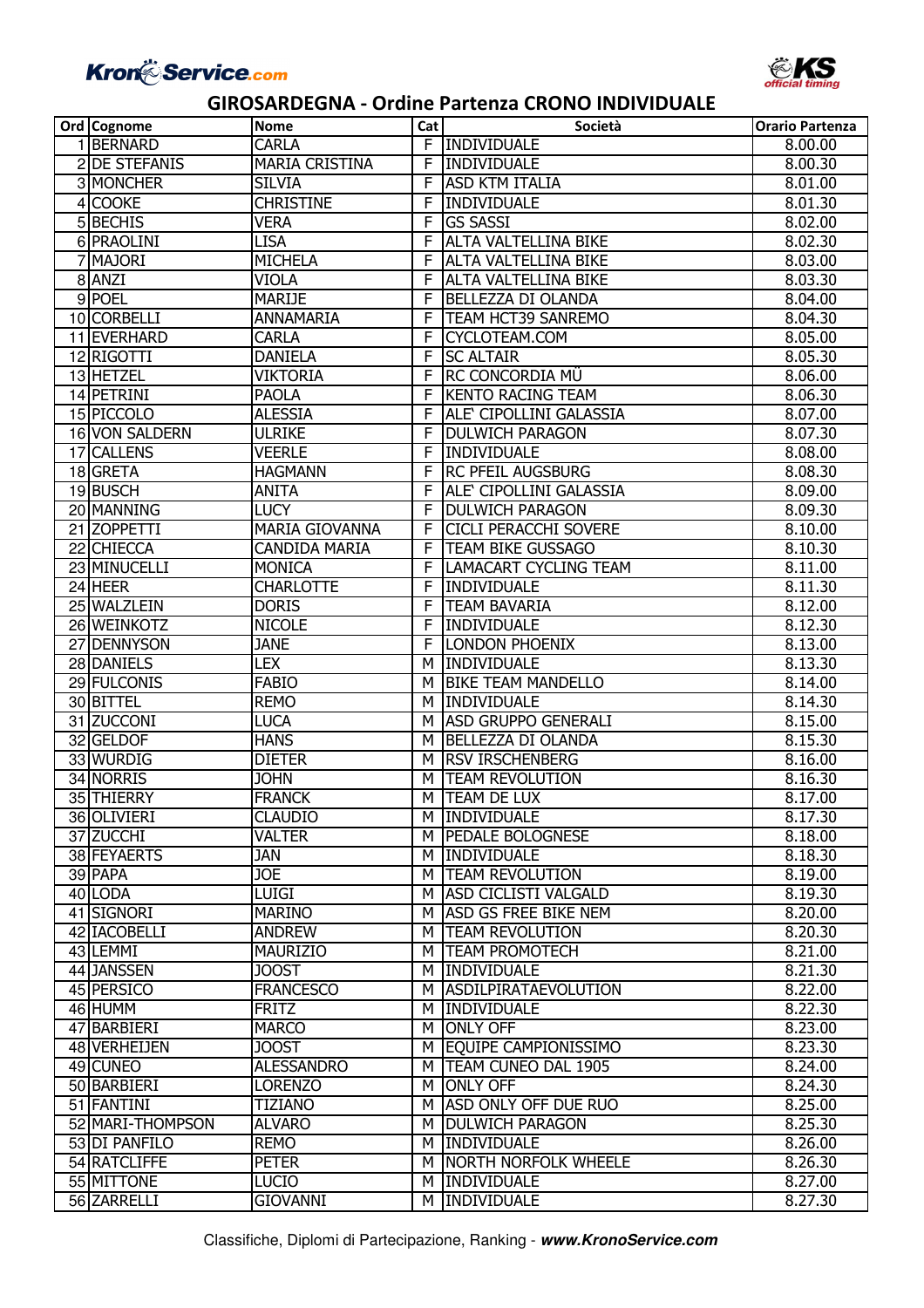

| 57 STURM                   | <b>PIETER</b>                   | м      | <b>INDIVIDUALE</b>                                | 8.28.00            |
|----------------------------|---------------------------------|--------|---------------------------------------------------|--------------------|
| 58 MERONI                  | <b>EZIO</b>                     | м      | <b>VELOVIRTUS LISSONE</b>                         | 8.28.30            |
| 59 ROSA                    | <b>FRANCO</b>                   | м      | INDIVIDUALE                                       | 8.29.00            |
| 60 CASATI                  | <b>CARLO</b>                    | м      | <b>MAKAKO TEAM</b>                                | 8.29.30            |
| 61 VAN BOEKEL              | <b>WOUTER</b>                   | м      | <b>BELLEZZA DI OLANDA</b>                         | 8.30.00            |
| 62 MURAZZANO               | <b>GIORGIO</b>                  | м      | <b>INDIVIDUALE</b>                                | 8.30.30            |
| 63 BAUMGARTEN              | <b>JOCHEN</b>                   | м      | <b>RADREAM NEU-ISENBURG</b>                       | 8.31.00            |
| 64 MACCOLINI               | <b>MARCO</b>                    | м      | <b>TEAM HCT39 SANREMO</b>                         | 8.31.30            |
| 65 NIKLAS                  | <b>WOLFGANG</b>                 | м      | <b>MARE E MONTI</b>                               | 8.32.00            |
| 66 ROSAR                   | <b>MICHAEL</b>                  | M      | <b>HABERICH CYCLING CRE</b>                       | 8.32.30            |
| 67 MORGAN                  | <b>LUKE</b>                     | м      | NORTH NORFOLK WHEELE                              | 8.33.00            |
| 68 VENINI                  | <b>SEVERINO</b>                 | м      | <b>BIKE TEAM MANDELLO</b>                         | 8.33.30            |
| 69 RADIC                   | <b>FRANCO</b>                   | м      | <b>GS ETRURIA WORLD BIK</b>                       | 8.34.00            |
| 70 GRAZZINI SIMONETTI      | <b>ANGELO GIULIO</b>            | м      | <b>FREESTYLE TRIATHLON</b>                        | 8.34.30            |
| 71 STEELE                  | <b>CLIFFE</b>                   | м      | <b>BRIXTON CYCLES</b>                             | 8.35.00            |
| 72 VESTRI                  | <b>ROLANDO</b>                  | м      | <b>CICLI CONTI FIRENZE</b>                        | 8.35.30            |
| 73 SCHMEER                 | <b>SASCHA</b>                   | м      | <b>HABERICH CYCLING CRE</b>                       | 8.36.00            |
| 74 GOORDEN                 | <b>RENE</b>                     | м      | <b>INDIVIDUALE</b>                                | 8.36.30            |
| 75 BATTAGLIA               | <b>GIULIANO</b>                 | M      | <b>L'EQUIPE BIKE LOCATE</b>                       | 8.37.00            |
| 76 BOASI                   | <b>GIOVANNI</b>                 | м      | <b>SUPERBA CYCLING TEAM</b>                       | 8.37.30            |
| 77 GALLO                   | <b>MAURIZIO</b>                 | м      | <b>SC ALTAIR</b>                                  | 8.38.00            |
| 78 RICHARDSON              | <b>PETER</b>                    | м      | <b>VCLONGEATON</b>                                | 8.38.30            |
| 79 FERRAZZI                | <b>ANDREA</b>                   | м      | MARE E MONTI                                      | 8.39.00            |
| 80 ALAIN                   | <b>NATHAN</b>                   | м      | <b>PARIS CYCLISTE OLYMP</b>                       | 8.39.30            |
| 81 GESI                    | <b>DIEGO</b>                    | м      | <b>GS SASSI</b>                                   | 8.40.00            |
| 82 DUPERRET                | <b>ANDRE</b>                    | М      | <b>RC CONCORDIA MÜ</b>                            | 8.40.30            |
| 83 VIRI                    | <b>DAVIDE</b>                   | М      | <b>GS SASSI</b>                                   | 8.41.00            |
| 84 VAN WICHEN              | <b>BARRY</b>                    | м      | <b>RESTORE CYCLING HOLLANDE</b>                   | 8.41.30            |
| 85 COVI                    | <b>MARIANO</b>                  | M      | <b>SC ALTAIR</b>                                  | 8.42.00            |
| 86 DE GRAAFF               | <b>OSKAR</b>                    | м      | <b>INDIVIDUALE</b>                                | 8.42.30            |
| 87 CAL                     | <b>NELLO</b>                    | м      | INDIVIDUALE                                       | 8.43.00            |
| 88 CAVALETTI               | <b>PIETRO</b>                   | м      | INDIVIDUALE                                       | 8.43.30            |
| 89 SANDERS                 | <b>MICHAEL</b>                  | м      | <b>DULWICH PARAGON</b>                            | 8.44.00            |
| 90 ROMANI<br>91 FANELLI    | <b>RICCARDO</b><br><b>PAOLO</b> | м<br>м | <b>ALTA VALTELLINA BIKE</b><br><b>GSC BRECCIA</b> | 8.44.30<br>8.45.00 |
| 92 ALBERTI                 | <b>STEFANO</b>                  | м      | <b>ALTA VALTELLINA BIKE</b>                       | 8.45.30            |
|                            |                                 |        |                                                   |                    |
| 93 MACDONALD<br>94 CATTANI | <b>BRENT</b><br><b>MASSIMO</b>  | м      | M JUCI CLUB DE<br><b>UDACE</b>                    | 8.46.00<br>8.46.30 |
| 95 AGNOLIN                 | <b>CLAUDIO</b>                  | M      | <b>ENERGY LAVIS</b>                               | 8.47.00            |
| 96 WAUTERS                 | <b>STEVEN</b>                   | м      | INDIVIDUALE                                       | 8.47.30            |
| 97 AVANZI                  | <b>SERGIO</b>                   | м      | <b>ASD GS PEDALE BAGNOLESE</b>                    | 8.48.00            |
| 98 PADOVAN                 | <b>SANDRO</b>                   | М      | <b>UCAT TORINO</b>                                | 8.48.30            |
| 99 SIMONE                  | <b>DOMENICO</b>                 | M      | <b>GRUPPO SPORTIVO ESER</b>                       | 8.49.00            |
| 100 EMMASI                 | <b>ALVERIO</b>                  | м      | <b>VELOCE CLUB BOLZANO</b>                        | 8.49.30            |
| 101 MARCHI                 | <b>RENZO</b>                    | м      | ALE' CIPOLLINI GALASSIA                           | 8.50.00            |
| 102 MUSE                   | <b>ALEX</b>                     | м      | <b>BATH CC</b>                                    | 8.50.30            |
| 103 DESSI                  | SANTINO                         | м      | <b>ASD CICLOAMATORI SINISCOLA</b>                 | 8.51.00            |
| 104 WILLIAMS               | <b>OLIVER</b>                   | м      | <b>DULWICH PARAGON</b>                            | 8.51.30            |
| 105 POLIDO                 | <b>PATRIZIO</b>                 | м      | <b>GC CAMPAGNOLESE</b>                            | 8.52.00            |
| 106 AURIEMMA               | <b>CRISTIAN</b>                 | M      | <b>MARE E MONTI</b>                               | 8.52.30            |
| 107 CASTELLINI             | VALTER                          | M      | ASD TEAM 2004                                     | 8.53.00            |
| 108 SPADACCINI             | <b>ANTONIO</b>                  | м      | <b>CICLOCLUB VASTO</b>                            | 8.53.30            |
| 109 STEFANI                | PIER LUIGI                      | м      | <b>ASD TEAM CYCLING CEN</b>                       | 8.54.00            |
| 110 BOEGE                  | <b>MICHAEL</b>                  | м      | <b>INDIVIDUALE</b>                                | 8.54.30            |
| 111 HERMANS                | JAN                             | м      | <b>INDIVIDUALE</b>                                | 8.55.00            |
| 112 FERRARO                | <b>PAOLO</b>                    | м      | <b>LAMACART CYCLING TEAM</b>                      | 8.55.30            |
| 113 CAINE                  | <b>CHRISTOPHER</b>              | м      | <b>INDIVIDUALE</b>                                | 8.56.00            |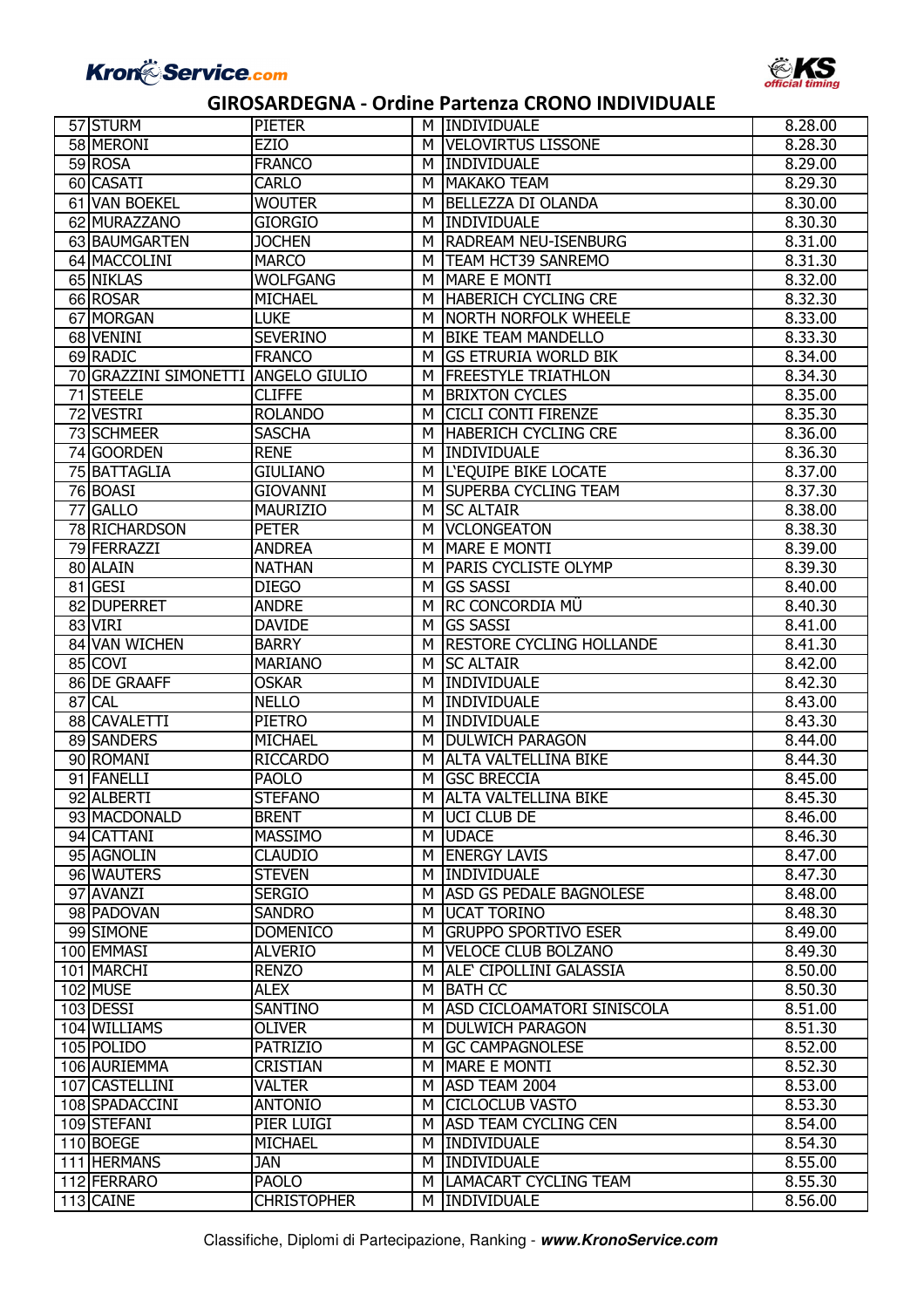

| 114 KLUGE        | <b>MARTIN</b>        | м | MARE E MONTI / RSG                                       | 8.56.30 |
|------------------|----------------------|---|----------------------------------------------------------|---------|
| 115 AVELLINO     | <b>LUCIANO</b>       | м | <b>ASD CICLOAMATORI SINISCOLA</b>                        | 8.57.00 |
| 116 BOVA         | <b>LEONARDO</b>      | м | ASD BAR BOVA OFFICINE ALIMENTARE                         | 8.57.30 |
| 117 VIDALE       | <b>ANTONIO</b>       | м | <b>ASD GAC VALDENGO</b>                                  | 8.58.00 |
| 118 MARAZZINI    | <b>ALDO</b>          | м | <b>TEAM LODA MILLENIUM</b>                               | 8.58.30 |
| 119 TERRACINA    | <b>MASSIMO</b>       | м | <b>TEAM AQUILOTTI CERVIA</b>                             | 8.59.00 |
| 120 DRAGO        | <b>RICCARDO</b>      | м | <b>SUPERBA CYCLING TEAM</b>                              | 8.59.30 |
| 121 SCIAMANNA    | <b>LEONARDO</b>      | м | <b>GS ETRURIA WORLD BIK</b>                              | 9.00.00 |
| 122 NENCINI      | <b>ROMANO</b>        | м | <b>GS POCCIANTI</b>                                      | 9.00.30 |
| 123 SCAPPINI     | <b>LUCA</b>          | м | <b>GC CUORE ROSA</b>                                     | 9.01.00 |
| 124 MACKENZIE    | <b>JAMES</b>         | м | <b>LONDON PHOENIX</b>                                    | 9.01.30 |
| 125 MARIOTTI     | <b>MARIO ELISEO</b>  | М | INDIVIDUALE                                              | 9.02.00 |
| 126 PALOMBA      | <b>PIETRO</b>        | М | <b>THE PANTHERS</b>                                      | 9.02.30 |
| 127 HOSTE        | <b>FILIP ANDREAS</b> | м | INDIVIDUALE                                              | 9.03.00 |
| 128 TUMICELLI    | <b>LEONARDO</b>      | м | LAMACART CYCLING TEAM                                    | 9.03.30 |
| 129 POZZERLE     | <b>MAURIZIO</b>      |   | LAMACART CYCLING TEAM                                    |         |
|                  |                      | м |                                                          | 9.04.00 |
| 130 PEDRANZINI   | <b>FEDERICO</b>      | м | <b>ALTA VALTELLINA BIKE</b><br><b>GS MEDESE MEDAMOBI</b> | 9.04.30 |
| 131 SEROLDI      | <b>VIRGILIO</b>      | м |                                                          | 9.05.00 |
| 132 BECKERS      | <b>WOUTER</b>        | м | INDIVIDUALE                                              | 9.05.30 |
| 133 LAURENT      | <b>CEDRIC</b>        | м | <b>ES GERVAIS LILAS</b>                                  | 9.06.00 |
| 134 ARROTTI      | STEFANO DOMENICO     | м | <b>POLISPORTIVA CERVINIA</b>                             | 9.06.30 |
| 135 GIESBRECHT   | <b>DEAN</b>          | м | <b>INDIVIDUALE</b>                                       | 9.07.00 |
| 136 SILVESTRINI  | <b>LUCA</b>          | м | <b>ASD MANSUE</b>                                        | 9.07.30 |
| 137 HENGSTER     | <b>JOERG</b>         | м | <b>TEAM STOELTING</b>                                    | 9.08.00 |
| 138 SOTTOPIETRA  | <b>FAUSTO</b>        | м | <b>ASD SENZA FRENI</b>                                   | 9.08.30 |
| 139 ABBIATI      | <b>ROBERTO</b>       | м | <b>TEAM CHITTI</b>                                       | 9.09.00 |
| 140 SHOCKLEDGE   | <b>CARL</b>          | м | <b>PRETORIUS</b>                                         | 9.09.30 |
| 141 MIGLIORANZI  | <b>STEFANO</b>       | м | <b>LAMACART CYCLING TEAM</b>                             | 9.10.00 |
| 142 MEREUTA      | <b>VLAD</b>          | м | <b>DULWICH PARAGON</b>                                   | 9.10.30 |
| 143 FERRABOSCHI  | <b>MARZIO</b>        | м | <b>GS COOPERATORI</b>                                    | 9.11.00 |
| 144 RAINERI      | <b>GIAN LUCA</b>     | м | <b>GS SPORTISSIMO</b>                                    | 9.11.30 |
| 145 DE KINKELDER | <b>FRED</b>          | М | CYCLOTEAM.COM                                            | 9.12.00 |
| 146 WAELZLEIN    | <b>GERHARD</b>       | М | <b>TEAM BAVARIA</b>                                      | 9.12.30 |
| 147 SANETTI      | <b>FEDERICO</b>      | М | <b>CICLO CLUB VETRALLA</b>                               | 9.13.00 |
| 148 VAN DORTH    | <b>LUUK</b>          | М | CYCLOTEAM.COM                                            | 9.13.30 |
| 149 BELLIGOLI    | <b>DAVIDE</b>        | М | <b>LAMACART CYCLING TEAM</b>                             | 9.14.00 |
| 150 VAN BERKEL   | <b>HARM</b>          |   | M RESTORE CYCLING HOLLANDE                               | 9.14.30 |
| 151 WHITWELL     | <b>KEITH</b>         | м | <b>DULWICH PARAGON</b>                                   | 9.15.00 |
| 152 MUCCIOLI     | <b>DOMENICO</b>      | м | <b>TEAM AQUILOTTI CERVIA</b>                             | 9.15.30 |
| 153 BREBBIA      | <b>ANGELO</b>        | м | <b>INDIVIDUALE</b>                                       | 9.16.00 |
| $154$ BIRD       | <b>DAVID</b>         | м | <b>LONDON PHOENIX</b>                                    | 9.16.30 |
| 155 VALLA        | <b>PAOLO</b>         | м | <b>GS COOPERATORI</b>                                    | 9.17.00 |
| 156 PASQUALI     | <b>FRANCESCO</b>     | м | <b>INDIVIDUALE</b>                                       | 9.17.30 |
| 157 BORRACCINO   | <b>ANTONIO</b>       | м | INDIVIDUALE                                              | 9.18.00 |
| 158 DENITTIS     | <b>SIMONE</b>        | м | INDIVIDUALE                                              | 9.18.30 |
| $159$ FILA       | <b>ROBERTO</b>       | м | <b>VELO VALSESIA</b>                                     | 9.19.00 |
| 160 AURICCHIO    | <b>GABRIELE</b>      | м | <b>THE PANTHERS</b>                                      | 9.19.30 |
| 161 MASCHI       | <b>FAUSTO</b>        | м | <b>ASD KTM ITALIA</b>                                    | 9.20.00 |
| 162 MOTTA        | <b>ROBERTO</b>       | м | AMICI DEL CICLISMO COMO                                  | 9.20.30 |
| 163 TORRACO      | <b>MATTEO</b>        | м | ASD MARGH. DI S M.TORRACO                                | 9.21.00 |
| 164 GIVONETTI    | <b>PATRIZIO</b>      | м | <b>ASD TEAM CYCLING CEN</b>                              | 9.21.30 |
| 165 GIANETTI     | <b>ALBERTO</b>       | м | <b>CALIFORNIA</b>                                        | 9.22.00 |
| 166 RIGHINI      | <b>ROBERTO</b>       | м | <b>SPORTING CLUB</b>                                     | 9.22.30 |
| 167 CAVATORTI    | <b>SERGIO</b>        | M | <b>GS COOPERATORI</b>                                    | 9.23.00 |
| 168 ROEGIEST     | <b>MARIO</b>         | м | BIKE TEAM FILIPPELLI VECCHIA PARMA                       | 9.23.30 |
| 169 VAN LAAR     | <b>HENK</b>          |   | M EQUIPE CAMPIONISSIMO                                   | 9.24.00 |
| 170 BETTEGHELLA  | <b>CRISTIANO</b>     |   | M ALE CIPOLLINI GALASSIA                                 | 9.24.30 |
|                  |                      |   |                                                          |         |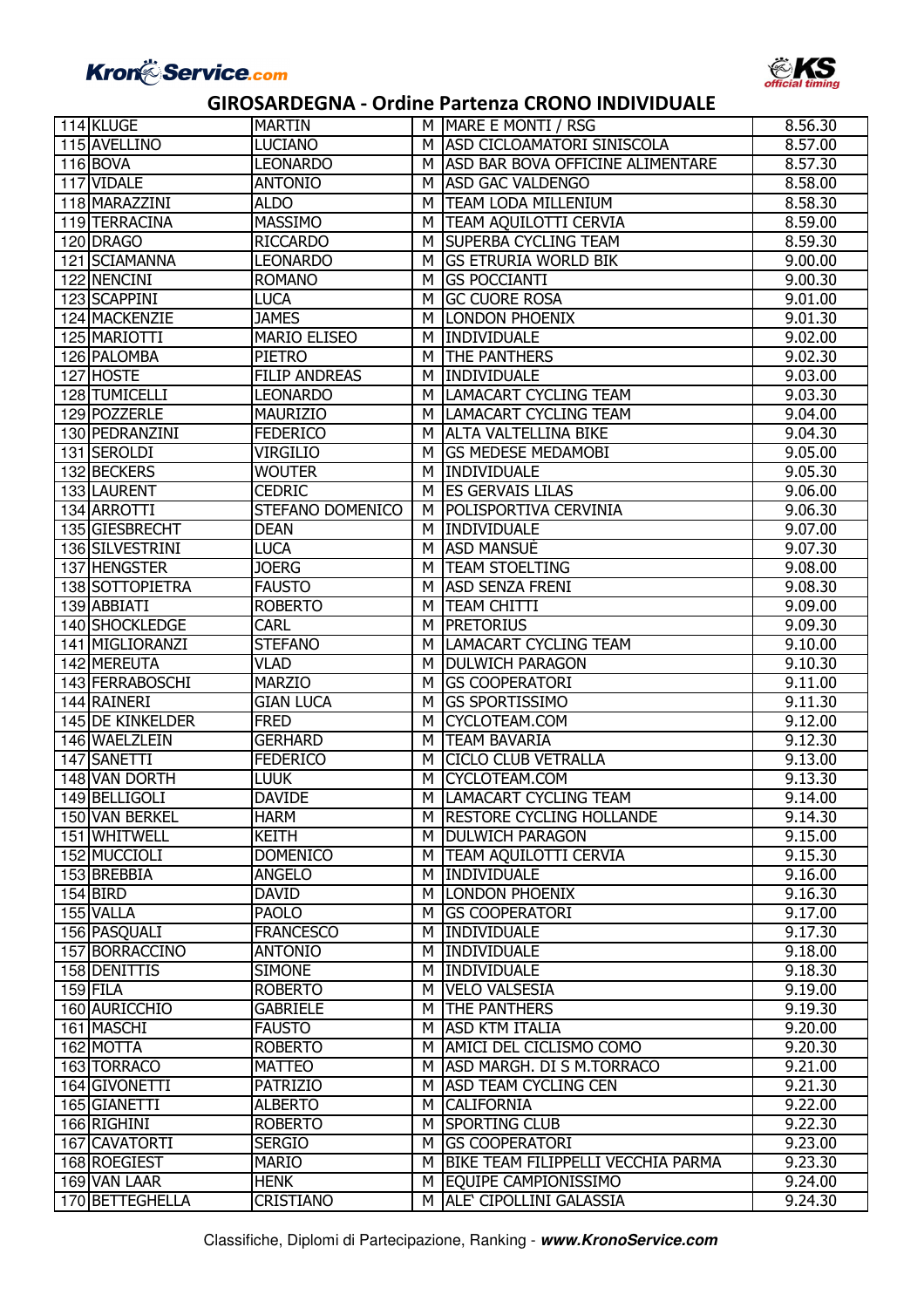

|        | $171$ LOTTI        | <b>GIUSEPPE</b>         |   | <b>M ILELLI BIKE</b>               | 9.25.00 |
|--------|--------------------|-------------------------|---|------------------------------------|---------|
|        | 172 RUPI           | <b>MIRCO</b>            |   | M FRECCE ROSSE                     | 9.25.30 |
|        | 173 REDEGHIERI     | <b>GIORGIO</b>          | м | <b>TEAM AQUILOTTI CERVIA</b>       | 9.26.00 |
|        | 174 GROSSI         | <b>DAVIDE</b>           | м | <b>FREE BIKE TEAM</b>              | 9.26.30 |
|        | 175 MIFFAND        | <b>JEAN LUC</b>         | м | AS MONACO TRIATHLON                | 9.27.00 |
|        | 176 SINI           | <b>MAURIZIO</b>         | м | <b>ASD 22 PER CENTO</b>            | 9.27.30 |
|        | 177 HOILUND        | <b>JAN HENRIK</b>       | м | <b>TEAM NJAARD</b>                 | 9.28.00 |
| 178 MU |                    | <b>NICOLO</b>           | м | <b>CYCLING TEAM GALLURA</b>        | 9.28.30 |
|        | 179 PEGGIANI       | <b>GERMANO</b>          | м | <b>CICLI TIZZONI</b>               | 9.29.00 |
|        | 180 BERCET         | <b>JOEL</b>             | м | <b>SC MANISSIEUX</b>               | 9.29.30 |
|        | 181 FRISON         | <b>GIANFRANCO</b>       | м | <b>GC CAMPAGNOLESE</b>             | 9.30.00 |
|        | 182 MARC           | <b>HANSSENS</b>         | м | INDIVIDUALE                        | 9.30.30 |
|        | 183 DAVIES         | <b>MALCOLM</b>          | м | INDIVIDUALE                        | 9.31.00 |
|        | 184 MANFRIN        | <b>ALESSANDRO</b>       | м | <b>ASD KTM ITALIA</b>              | 9.31.30 |
|        | 185 DI TROIA       | <b>TERENZIO</b>         | м | <b>ASD MOVICOAST TURISM</b>        | 9.32.00 |
|        | 186 INDRAGOLI      | <b>SANDRO</b>           | м | <b>GS FANCELLO CICLI TERRANOVA</b> | 9.32.30 |
|        | 187 TASSAN         | <b>ELISEO</b>           | м | <b>INDIVIDUALE</b>                 | 9.33.00 |
|        | 188 TABORELLI      | <b>GIANCARLO ENRICO</b> | M | <b>LB FREE</b>                     | 9.33.30 |
|        | 189 SCHILIRO'      | <b>ANDREA</b>           | м | <b>PROBIKE ROMA</b>                | 9.34.00 |
|        | 190 NEGRI          | <b>SIMONE</b>           | м | PEDALE BELLARIESE                  | 9.34.30 |
|        | 191 SOREGAROLI     | <b>GIANNI</b>           | м | <b>FTP PIROVANO</b>                | 9.35.00 |
|        | 192 ALLEN          | <b>STEVE</b>            | м | <b>DULWICH PARAGON</b>             | 9.35.30 |
|        | 193 BRESCIANO      | <b>SIMONE</b>           | м | <b>VIGNOLO</b>                     | 9.36.00 |
|        | 194 VALELA         | <b>DOMENIC</b>          | м | <b>TEAM REVOLUTION</b>             | 9.36.30 |
|        | 195 BORGHETTI      | <b>ANTONIO</b>          | м | INDIVIDUALE                        | 9.37.00 |
|        | 196 ALGHISI        | <b>MIRCO</b>            | м | <b>BEPINK LACLASSICA SQ</b>        | 9.37.30 |
|        | 197 ACERBIS        | <b>LUCIANO</b>          | м | <b>ASD GS FREE BIKE NEM</b>        | 9.38.00 |
|        | 198 BRUGNANI       | <b>MAURO</b>            | м | <b>ASD VALTROMPIA</b>              | 9.38.30 |
|        | 199 CATS           | <b>WIM</b>              | м | <b>WV HET STADION</b>              | 9.39.00 |
|        | 200 NOCIVELLI      | <b>MIRCO</b>            | м | <b>FREE BIKE TEAM</b>              | 9.39.30 |
|        | $201$ LELLI        | <b>GERMANO</b>          | м | <b>LELLI BIKE</b>                  | 9.40.00 |
|        | 202 TURCHETTI      | <b>SIMONE</b>           | м | ASD TEAM 2004                      | 9.40.30 |
|        | 203 SERAFINI       | <b>PAOLO</b>            | м | <b>H3O RACE TEAM</b>               | 9.41.00 |
|        | 204 MURADOR        | <b>ANDREA</b>           | м | ASD ZARD CAVALLINO ROSSO           | 9.41.30 |
|        | 205 BARZASI        | <b>DANILO</b>           | М | <b>TEAM ECODYGER CYP</b>           | 9.42.00 |
|        | 206 BERTOZZI       | <b>DANIELE</b>          | м | <b>TEAM DEL CAPITANO ASD</b>       | 9.42.30 |
|        | 207 BRUNNER        | <b>HANS-PETER</b>       |   | M INDIVIDUALE                      | 9.43.00 |
|        | 208 MEDDA          | <b>ANDREA</b>           | м | <b>GS RUNNER ACD</b>               | 9.43.30 |
|        | 209 PEGORARO       | <b>ANTONIO</b>          | M | <b>CYCLING TEAM GALLURA</b>        | 9.44.00 |
|        | 210 BOVI           | <b>TOMMASO</b>          | M | <b>TRAGUARDO VOLANTE RA</b>        | 9.44.30 |
|        | 211 RIER           | <b>STEFANO</b>          | м | <b>PROFI BIKE TEAM</b>             | 9.45.00 |
|        | 212 PESSINA        | <b>CRISTIANO</b>        | м | <b>FTP FTP PIROVANO</b>            | 9.45.30 |
|        | 213 BONAMICI       | <b>ROBERTO</b>          | м | NUOVA TEAM CICLOIDEA               | 9.46.00 |
|        | 214 ARCANI         | <b>DAVIDE</b>           | м | ESSEGI68                           | 9.46.30 |
|        | 215 MONDAINI       | <b>GABRIELE</b>         | M | <b>TEAM DEL CAPITANO ASD</b>       | 9.47.00 |
|        | 216 CHIALASTRI     | PIERPAOLO               | м | <b>GS ETRURIA WORLD BIK</b>        | 9.47.30 |
|        | 217 DELICAET       | LEN                     | м | <b>LONDON PHOENIX</b>              | 9.48.00 |
|        | 218 VERSIGLIONI    | <b>DAVID</b>            | м | <b>INDIVIDUALE</b>                 | 9.48.30 |
|        | 219 PARIS          | <b>GIORGIO</b>          | м | <b>BRAO CAFFE' - UNTERTHURNER</b>  | 9.49.00 |
|        | 220 HUMM           | <b>DANIEL</b>           | м | <b>TEMPO-SPORT BIKESPEE</b>        | 9.49.30 |
|        | 221 BERGAMELLI     | <b>CLAUDIO</b>          | м | <b>ASD GS FREE BIKE NEM</b>        | 9.50.00 |
|        | 222 GAGGERO        | <b>FABIO</b>            | м | <b>SUPERBA CYCLING TEAM</b>        | 9.50.30 |
|        | 223 BRIAND         | <b>DOMINIQUE</b>        | м | <b>SC MANISSIEUX</b>               | 9.51.00 |
|        | 224 CIANI          | <b>MARCO</b>            | м | <b>GC CASTIGLIONESE</b>            | 9.51.30 |
|        | 225 CIURNELLA      | <b>MARCO</b>            | м | <b>GS GRIFO BIKE PERUGI</b>        | 9.52.00 |
|        | 226 PULESTON-JONES | JON                     | м | <b>DULWICH PARAGON</b>             | 9.52.30 |
|        | 227 VARISCO        | <b>ROBERTO</b>          | м | <b>ASD PAVAN FRRE BIKE</b>         | 9.53.00 |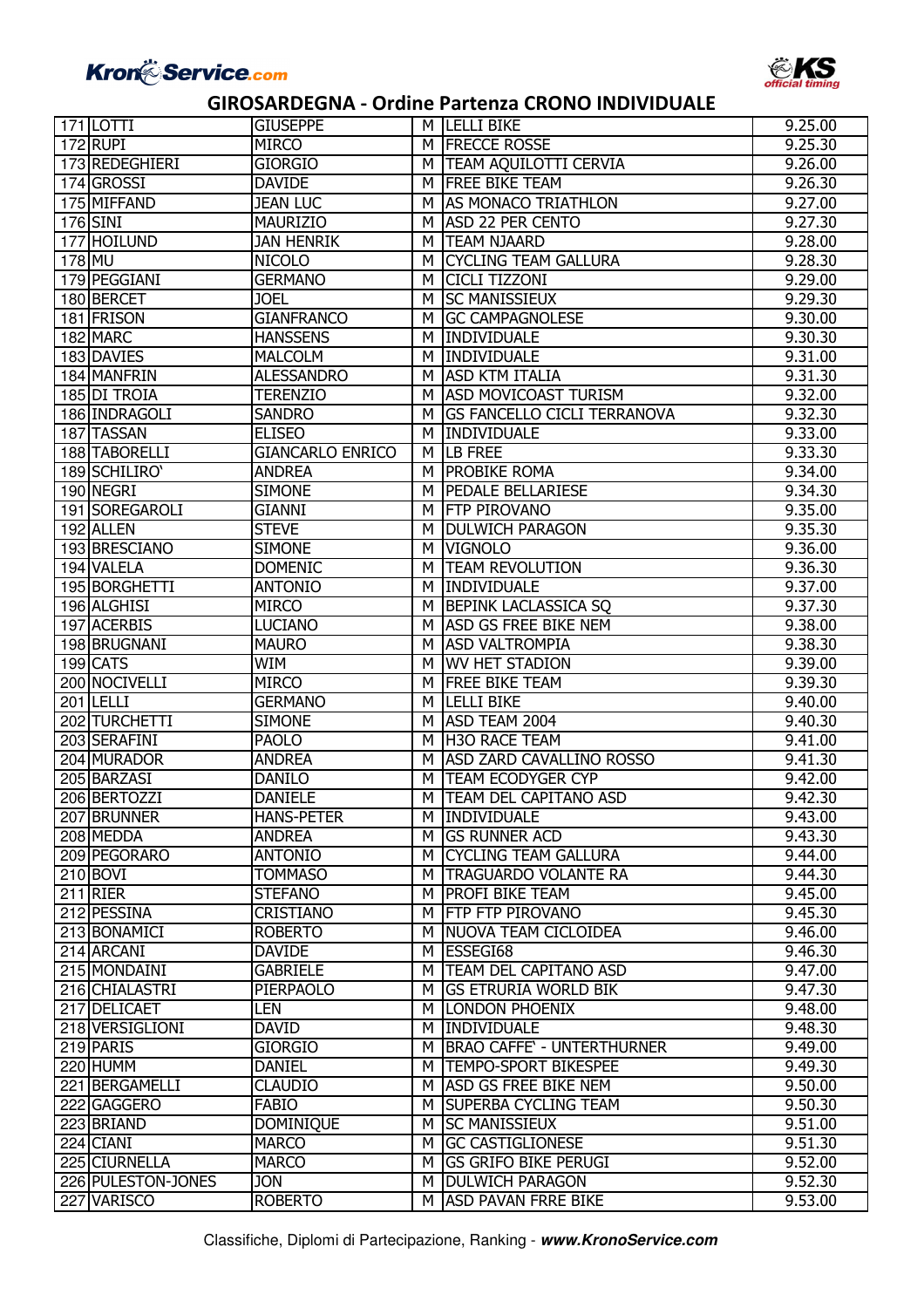

|     | 228 HAMBLETT     | <b>PAUL</b>       |   | M GS HENLEY                             | 9.53.30  |
|-----|------------------|-------------------|---|-----------------------------------------|----------|
|     | 229 DI BIASE     | <b>VINCENZO</b>   | м | <b>ASD TORO TESSERA ACS</b>             | 9.54.00  |
|     | 230 WEBB         | <b>JEFF</b>       | м | <b>SOUADRA NORVEGIA</b>                 | 9.54.30  |
|     | 231 DURIO        | <b>ALBERTO</b>    | м | <b>VELO VALSESIA</b>                    | 9.55.00  |
|     | 232 FRANCKE      | <b>JOOS</b>       | м | <b>BELLEZZA DI OLANDA</b>               | 9.55.30  |
|     | 233 GECOVSKI     | <b>ZLATKO</b>     | м | INDIVIDUALE                             | 9.56.00  |
|     | 234 CICOGNOLA    | <b>RICCARDO</b>   | м | <b>ASD I MALAVOGLIA</b>                 | 9.56.30  |
|     | 235 CAPPAI       | <b>EMANUELE</b>   | м | <b>ASD RISERIA ASIGLIAN</b>             | 9.57.00  |
|     | 236 FERRANDI     | <b>ERIC</b>       | м | <b>IGS PEDALE BAGNOLESE</b>             | 9.57.30  |
|     | 237 MORETTI      | <b>MASSIMO</b>    | м | <b>TEAM DEL CAPITANO ASD</b>            | 9.58.00  |
|     | 238 ZANETTI      | <b>MATTEO</b>     | м | <b>FREE BIKE TEAM</b>                   | 9.58.30  |
|     | 239 KUEHL        | <b>ANDREAS</b>    | м | <b>SCHUNK</b>                           | 9.59.00  |
|     | 240 CIFARELLI    | <b>NICOLA</b>     | м | <b>ASD SIRINO BIKE</b>                  | 9.59.30  |
|     | 241 GUALTIERI    | <b>STEFANO</b>    | м | <b>INFINITY CYCLING TEAM</b>            | 10.00.00 |
|     | 242 CARBONI      | <b>CHRISTIAN</b>  | М | POZZOMAGGIORE BIKE                      | 10.00.30 |
|     | 243 BARNES       | <b>SIMON</b>      | м | <b>PRETORIUS</b>                        | 10.01.00 |
|     | 244 BRIJDER      | <b>BERTIJN</b>    | м | <b>CYCLESPORT GRONINGEN</b>             | 10.01.30 |
|     | 245 ZANGA        | <b>STEFANO</b>    | м | <b>TEAM OROBICA</b>                     | 10.02.00 |
|     | 246 LAUTIZI      | <b>FABRIZIO</b>   | м | <b>KENTO RACING TEAM</b>                | 10.02.30 |
|     | 247 HETLAND      | <b>SVEIN</b>      | м | <b>TEAM NJAARD</b>                      | 10.03.00 |
|     | 248 CARBONE      | <b>MAURIZIO</b>   | м | <b>ASD BAR BOVA OFFICINE ALIMENTARE</b> | 10.03.30 |
|     | 249 ARGENTI      | <b>ALESSANDRO</b> | м | <b>INDIVIDUALE</b>                      | 10.04.00 |
|     | 250 BOSCHETTI    | <b>STEFANO</b>    | м | <b>TEAM DEL CAPITANO ASD</b>            | 10.04.30 |
|     | 251 JENAL        | <b>ROBERTO</b>    | м | <b>TEAM BIOWURST</b>                    | 10.05.30 |
|     | 252 COLCIAGO     | <b>ROBERTO</b>    | м | ASD TEAM BICI SPRINT THORO BICYCLES     | 10.06.30 |
|     | 253 LECIS        | <b>VINCENZO</b>   | м | <b>TECHNOBIKE</b>                       | 10.07.30 |
|     | 254 GATTO        | <b>FRANCESCO</b>  | м | <b>TEAM LOMBARDO CORSA</b>              | 10.08.30 |
|     | 255 BARTOLI      | <b>MICHELE</b>    | м | <b>IGS COOPERATORI</b>                  | 10.09.30 |
|     | 256 FALBO        | <b>DOMENICO</b>   | м | <b>TEAM PIANETA BICI</b>                | 10.10.30 |
|     | 257 PINTORI      | <b>MASSIMO</b>    | м | <b>TECHNOBIKE</b>                       | 10.11.30 |
|     | 258 PEDRANZINI   | <b>DENIS</b>      | м | <b>ALTA VALTELLINA BIKE</b>             | 10.12.30 |
|     | 259 CHRISTIANSEN | <b>MORTEN</b>     | м | <b>SQUADRA NORVEGIA</b>                 | 10.13.30 |
|     | 260 CASATI       | <b>FRANCO</b>     | м | <b>MAKAKO TEAM</b>                      | 10.14.30 |
|     | 261 FILIPAZZI    | LUIGI             | м | <b>TEAM PIANETA BICI</b>                | 10.15.30 |
|     | 262 COZZI        | <b>STEFANO</b>    | м | <b>ASD GATTOBIGIO</b>                   | 10.16.30 |
|     | 263 STAGNOLI     | <b>LEONARDO</b>   | м | <b>TEAM JOLLYWEAR</b>                   | 10.17.30 |
|     | 264 VERONESE     | <b>ALDO</b>       |   | M <b>FTP PIROVANO</b>                   | 10.18.30 |
|     | 265 CARRARA      | <b>SERGIO</b>     | M | <b>CICLI PERACCHI SOVERE</b>            | 10.19.30 |
|     | 266 EULAERTS     | <b>PATRICK</b>    | м | <b>INDIVIDUALE</b>                      | 10.20.30 |
|     | 267 DEN HOED     | <b>MARC</b>       | м | <b>RESTORE CYCLING HOLLANDE</b>         | 10.21.30 |
|     | 268 RAPUZZI      | <b>FABRIZIO</b>   | M | <b>IFTP PIROVANO</b>                    | 10.22.30 |
|     | 269 KELTERBORN   | <b>MARIO</b>      | M | <b>INDIVIDUALE</b>                      | 10.23.30 |
|     | 270 MARTINELLI   | <b>CHRISTIAN</b>  | M | <b>ALTA VALTELLINA BIKE</b>             | 10.24.30 |
|     | 271 QUAGLI       | <b>FEDERICO</b>   | м | <b>INFINITY CYCLING TEAM</b>            | 10.25.30 |
|     | 272 ELCOCK       | PAUL              | M | <b>GS HENLEY</b>                        | 10.26.30 |
|     | 273 SOTGIU       | <b>FABRIZIO</b>   | м | <b>ISUPERBA CYCLING TEAM</b>            | 10.27.30 |
|     | 274 HARRISON     | <b>PETER</b>      | M | <b>GS HENLEY</b>                        | 10.28.30 |
|     | 275 MAROCCHI     | <b>FRANCO</b>     | м | SPRINTBIKE LUMEZZANE                    | 10.29.30 |
|     | 276 ULIVIERI     | <b>MICHELE</b>    | M | <b>INFINITY CYCLING TEAM</b>            | 10.30.30 |
|     | 277 CESARINI     | <b>DAVIDE</b>     | M | <b>TEAM DEL CAPITANO ASD</b>            | 10.31.30 |
|     | 278 GALLINELLA   | <b>MIRCO</b>      | M | <b>TEAM IACCOBIKE</b>                   | 10.32.30 |
|     | 279 MARCHIS      | <b>DANTE</b>      | M | <b>ASD REDIL MATERGIA</b>               | 10.33.30 |
|     | 280 POGLIANI     | <b>MASSIMO</b>    | м | <b>MAKAKOTEAM</b>                       | 10.34.30 |
| 281 |                  |                   |   |                                         | 10.35.00 |
| 282 |                  |                   |   |                                         | 10.36.00 |
| 283 |                  |                   |   |                                         | 10.37.00 |
| 284 |                  |                   |   |                                         | 10.38.00 |
|     |                  |                   |   |                                         |          |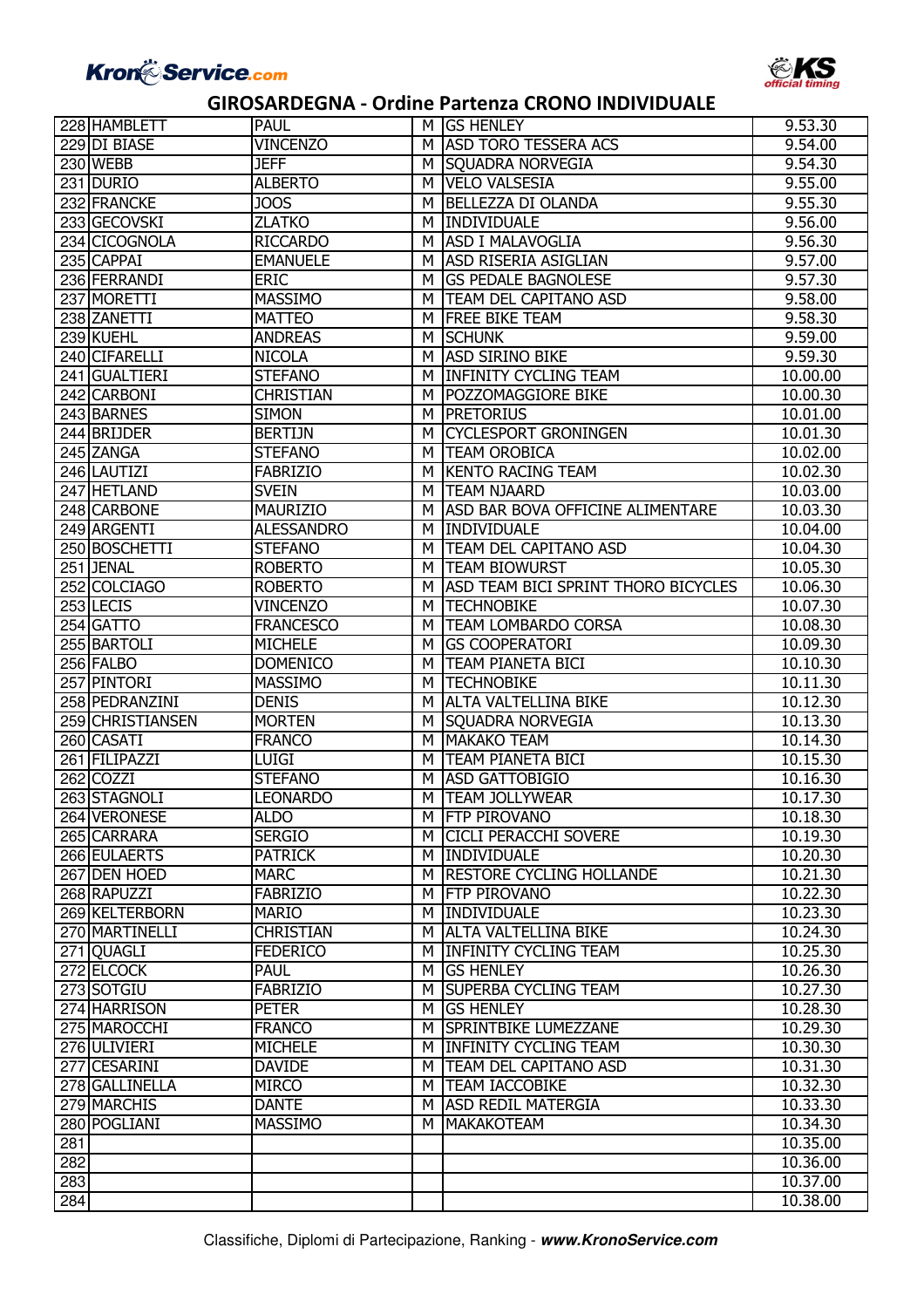



| 285 |                 |                          |    |                                            | 10.39.00             |
|-----|-----------------|--------------------------|----|--------------------------------------------|----------------------|
| 286 |                 |                          |    |                                            | 10.40.00             |
| 287 |                 |                          |    |                                            | 10.41.00             |
| 288 |                 |                          |    |                                            | 10.42.00             |
| 289 |                 |                          |    |                                            | 10.43.00             |
| 290 |                 |                          |    |                                            | 10.44.00             |
| 291 |                 |                          |    |                                            | 10.45.00             |
| 292 |                 |                          |    |                                            | 10.46.00             |
| 293 |                 |                          |    |                                            | 10.47.00             |
| 294 |                 |                          |    |                                            | 10.48.00             |
|     | 295 FONTANIVE   | <b>REGULA</b>            | F. | WWW.TEAMMERIDA.CH                          | 10.49.00             |
|     | 296 RIEHL       | <b>SABINE</b>            | F. | <b>TEAM STOELTING</b>                      | 10.50.00             |
|     | 297 DOLEJSOVA   | <b>PETRA</b>             | F  | <b>LONDON PHOENIX</b>                      | 10.51.00             |
|     | <b>298 RAHI</b> | <b>ANTIGONE</b>          | F  | ALE CIPOLLINI GALASSIA                     | 10.52.00             |
|     | 299 BAUMGARTEN  | <b>ANNE</b>              | F  | <b>RADTEAM NEU-ISENBURG</b>                | 10.53.00             |
|     | 300 DRYSDALE    | <b>LARISSA</b>           | F  | <b>CYCLESPORT GRONINGEN</b>                | 10.54.00             |
|     | 301 RAGGIANTE   | <b>SABRINA</b>           | F  | <b>INFINITY CYCLING TEAM</b>               | 10.55.00             |
|     | 302 BROOKES     | <b>LYDIA</b>             | F  | <b>GS HENLEY</b>                           | 10.56.00             |
|     | 303 DOHERTY     | <b>AOIFE</b>             | F  | <b>LONDON PHOENIX</b>                      | 10.57.00             |
|     | 304 ROBERTS     | <b>NICHOLA</b>           | F  | <b>DULWICH PARAGON</b>                     | 10.58.00             |
|     | 305 HAAST       | <b>INGRID</b>            | F  | <b>INDIVIDUALE</b>                         | 10.59.00             |
|     | 306 MACKENZIE   | <b>MHAIRI</b>            | F  | <b>LONDON PHOENIX</b>                      | 11,00,00             |
|     | 307 CAMERON     | LAURA                    | F  | <b>LONDON PHOENIX</b>                      | 11.01.00             |
|     | 308 SCALAMBRA   | <b>ELISA</b>             | F  | <b>PROBIKE ROMA</b>                        | 11.02.00             |
|     | 309 MONTEBELLI  | LUISELLA                 | F  | <b>TEAM DEL CAPITANO ASD</b>               | 11.03.00             |
|     | 310 GROS        | <b>STEPHANIE</b>         | F  | <b>VC VINCENNES</b>                        | 11.04.00             |
|     | 311 PRATI       | <b>MARIA CRISTINA</b>    | F  | <b>TEAM DEL CAPITANO ASD</b>               | 11.05.00             |
|     | 312 SKARABELA   | <b>CAROLA</b>            | F  | <b>ASD SOSSANO NEW LINE</b>                |                      |
|     | 313 LEACH       | <b>BELLA</b>             | F  | <b>LONDON PHOENIX</b>                      | 11.06.00<br>11.07.00 |
|     |                 | VALENTINA                | F  | <b>ARMISTIZIO HARD SERVICE</b>             |                      |
|     | 314 GALLO       |                          |    |                                            | 11.08.00             |
|     | 315 COCCO       | <b>GIANFRANCO</b>        | M  | <b>SPOL - NICE</b>                         | 11.09.00             |
|     | 316 ZANINI      | <b>PAOLO</b>             | M  | <b>ASD BUTTY</b>                           | 11.10.00             |
|     | 317 ERCOLE      | <b>GIUSEPPE</b>          | м  | <b>ASD ZARD CAVALLINO ROSSO</b>            | 11.11.00             |
|     | 318 RUESINK     | <b>ERIK</b>              | м  | CYCLOTEAM.COM                              | 11.12.00             |
|     | 319 MIGNANI     | <b>MIRCO</b>             | м  | <b>TEAM DEL CAPITANO ASD</b>               | 11.13.00             |
| Г   | 320 THIJS       | <b>JIM</b>               | М  | INDIVIDUALE                                | 11.14.00             |
|     | 321 SANNA       | <b>GIOVANNI</b>          |    | M ASD L OLEANDRO BUDONI                    | 11.15.00             |
|     | 322 DUBOIS      | <b>FOEKE</b>             | M  | <b>DREAM TEAM - BELGIUM</b>                | 11.16.00             |
|     | 323 BERE        | <b>GAUTE</b>             | м  | SQUADRA NORVEGIA                           | 11.17.00             |
|     | 324 OLIVERI     | <b>FRANCESCO</b>         | м  | <b>ASD TECHNOBIKE</b>                      | 11.18.00             |
|     | 325 JERMSTAD    | <b>FRODE</b>             | М  | <b>SQUADRA NORVEGIA</b>                    | 11.19.00             |
|     | 326 CARBONE     | <b>GIORGIO MARIA</b>     | м  | POLISPORTIVA UNI. FORO ITALICO             | 11.20.00             |
|     | 327 WOLFKAMP    | <b>JOS</b>               | М  | CYCLOTEAM.COM                              | 11.21.00             |
|     | 328 ATZORI      | <b>MARCO</b>             | м  | <b>ICHNUSA LIMONE RADLER</b>               | 11.22.00             |
|     | 329 SPIGA       | <b>SIMONE</b>            | м  | <b>TECHNOBIKE</b>                          | 11.23.00             |
|     | 330 ROEN        | <b>TOMAS ALFRED</b>      | м  | <b>SQUADRA NORVEGIA</b>                    | 11.24.00             |
|     | 331 CAPELLO     | <b>MARCO</b>             | м  | <b>BEPINK LACLASSICA SQ</b>                | 11.25.00             |
|     | 332 CESARIN     | <b>IVAN</b>              | м  | <b>ASD REDIL MATERGIA</b>                  | 11.26.00             |
|     | 333 FENDONI     | <b>RENATO</b>            | м  | <b>VELO VALSESIA</b>                       | 11.27.00             |
|     | 334 CARPINETI   | <b>EDDY</b>              | м  | <b>BIKE PASSION</b>                        | 11.28.00             |
|     | 335 GUERRINI    | <b>IVANO</b>             | M  | <b>ADC SOLAROLESE</b>                      | 11.29.00             |
|     | 336 VANLAETHEM  | <b>KURT</b>              | м  | INDIVIDUALE                                | 11.30.00             |
|     | 337 VAN ROIJ    | <b>DAVID</b>             | м  | <b>INDIVIDUALE</b>                         | 11.31.00             |
|     | 338 MURETTI     | <b>GIOVANNI BATTISTA</b> | м  | <b>SC TRINITA'</b>                         | 11.32.00             |
|     | 339 ZANCHI      | <b>EMANUELE</b>          | м  | <b>ASD GS FREE BIKE NEM</b>                | 11.33.00             |
|     | 340 BIGANZOLI   | <b>ENRICO</b>            | м  | <b>ASD TEAM BICI SPRINT THORO BICYCLES</b> | 11.34.00             |
|     | 341 SQUARTA     | <b>DAVID</b>             | м  | <b>INDIVIDUALE</b>                         | 11.35.00             |